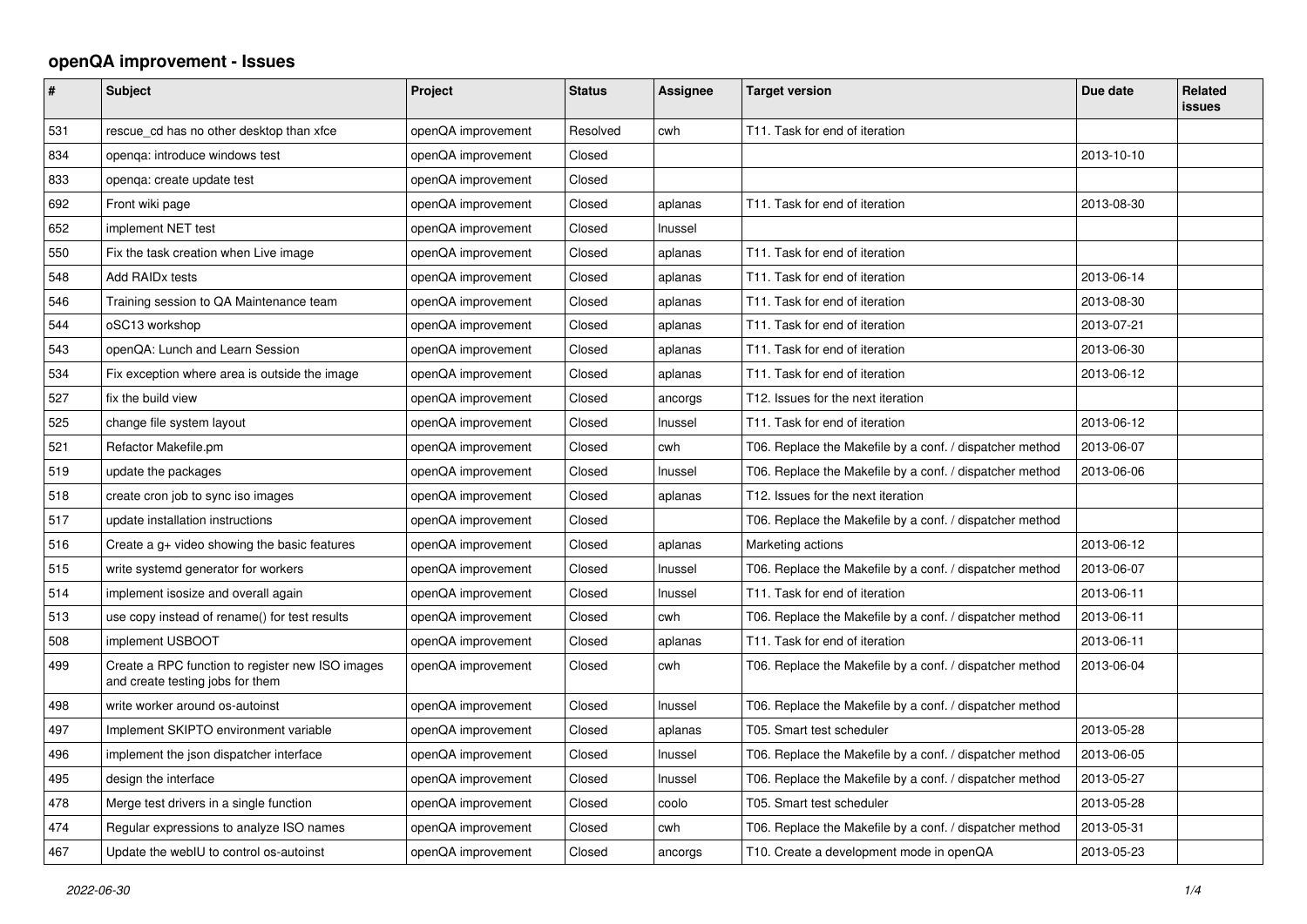| $\#$ | Subject                                                                                 | Project            | <b>Status</b> | <b>Assignee</b> | <b>Target version</b>                                         | Due date   | <b>Related</b><br><b>issues</b> |
|------|-----------------------------------------------------------------------------------------|--------------------|---------------|-----------------|---------------------------------------------------------------|------------|---------------------------------|
| 466  | Create a basic signaling architecture for os-autoinst                                   | openQA improvement | Closed        | Inussel         | T10. Create a development mode in openQA                      | 2013-05-22 |                                 |
| 419  | Create or update tests for applications                                                 | openQA improvement | Closed        | aplanas         | T11. Task for end of iteration                                | 2013-06-14 |                                 |
| 418  | Create installation tests for Factory                                                   | openQA improvement | Closed        | aplanas         | T11. Task for end of iteration                                | 2013-05-15 |                                 |
| 396  | add "passed with defects" state                                                         | openQA improvement | Closed        |                 | T05. Smart test scheduler                                     | 2013-05-31 |                                 |
| 391  | Calculate project cost                                                                  | openQA improvement | Closed        | aplanas         | Project design and management                                 | 2013-05-20 |                                 |
| 390  | Write blog articles about openQA                                                        | openQA improvement | Closed        |                 | Marketing actions                                             | 2013-09-20 |                                 |
| 389  | Use mean square error to detect the best candidate                                      | openQA improvement | Closed        | aplanas         | T10. Create a development mode in openQA                      | 2013-05-13 |                                 |
| 388  | Keep webUI up to date to handle new os-autoinst<br>output                               | openQA improvement | Closed        | ancorgs         | T10. Create a development mode in openQA                      | 2013-05-31 |                                 |
| 386  | Enhance navigation in test results: an easy one to go<br>to the next failing testmodule | openQA improvement | Closed        | ancorgs         | T10. Create a development mode in openQA                      | 2013-05-08 |                                 |
| 385  | Improve the visualization of the unmatched needle                                       | openQA improvement | Closed        | ancorgs         | T10. Create a development mode in openQA                      | 2013-06-07 |                                 |
| 384  | Create clone-needle from a diff image                                                   | openQA improvement | Closed        | ancorgs         | T10. Create a development mode in openQA                      | 2013-05-14 |                                 |
| 383  | Add QEMU snapshots                                                                      | openQA improvement | Closed        | aplanas         | T05. Smart test scheduler                                     | 2013-05-10 |                                 |
| 380  | Exted fail JSON document to put needles candidates                                      | openQA improvement | Closed        | Inussel         | T10. Create a development mode in openQA                      | 2013-05-08 |                                 |
| 379  | Add debug information in the user interface                                             | openQA improvement | Closed        |                 | T10. Create a development mode in openQA                      | 2013-05-10 |                                 |
| 377  | get rid of checklog                                                                     | openQA improvement | Closed        | Inussel         | T05. Smart test scheduler                                     | 2013-05-06 |                                 |
| 374  | Improve openCV matching                                                                 | openQA improvement | Closed        | aplanas         | T03B. Merge openQA changes to upstream                        | 2013-05-02 |                                 |
| 368  | implement way to ease migration to 1024                                                 | openQA improvement | Closed        | Inussel         | T03B. Merge openQA changes to upstream                        | 2013-04-23 |                                 |
| 364  | Update application tests                                                                | openQA improvement | Closed        | coolo           | T03B. Merge openQA changes to upstream                        | 2013-04-26 |                                 |
| 363  | Update SLE tests                                                                        | openQA improvement | Closed        | aplanas         | T03B. Merge openQA changes to upstream                        | 2013-04-30 |                                 |
| 362  | Document the new features                                                               | openQA improvement | Closed        | Inussel         | T03B. Merge openQA changes to upstream                        | 2013-04-25 |                                 |
| 361  | Update WebUI to allow new openQA feaures                                                | openQA improvement | Closed        | cwh             | T03B. Merge openQA changes to upstream                        | 2013-04-30 | Related to<br>#314              |
| 314  | Deploy openQA and integrate os-autoinst                                                 | openQA improvement | Closed        | cwh             | T10. Create a development mode in openQA                      | 2013-04-24 | Related to<br>#361              |
| 313  | Evaluate a composite approach for the needles                                           | openQA improvement | Closed        |                 | T05. Smart test scheduler                                     | 2013-04-30 |                                 |
| 311  | Add dependencies on the tests                                                           | openQA improvement | Closed        |                 | T09. Add dependencies on the tests                            | 2013-06-14 |                                 |
| 310  | Create a way to filter the needles that are used in the<br>test                         | openQA improvement | Closed        | Inussel         | T03. Remove the MD5 approach and create a new API<br>semantic | 2013-04-08 | Follows #301                    |
| 306  | Create a video from PNG files                                                           | openQA improvement | Closed        | aplanas         | T02. Refactorize openQA to work with PNG                      | 2013-04-05 |                                 |
| 305  | Create needles for GNOME installation                                                   | openQA improvement | Closed        | cwh             | T03. Remove the MD5 approach and create a new API<br>semantic |            |                                 |
| 304  | Create needles for KDE installation                                                     | openQA improvement | Closed        | coolo           | T03. Remove the MD5 approach and create a new API<br>semantic |            |                                 |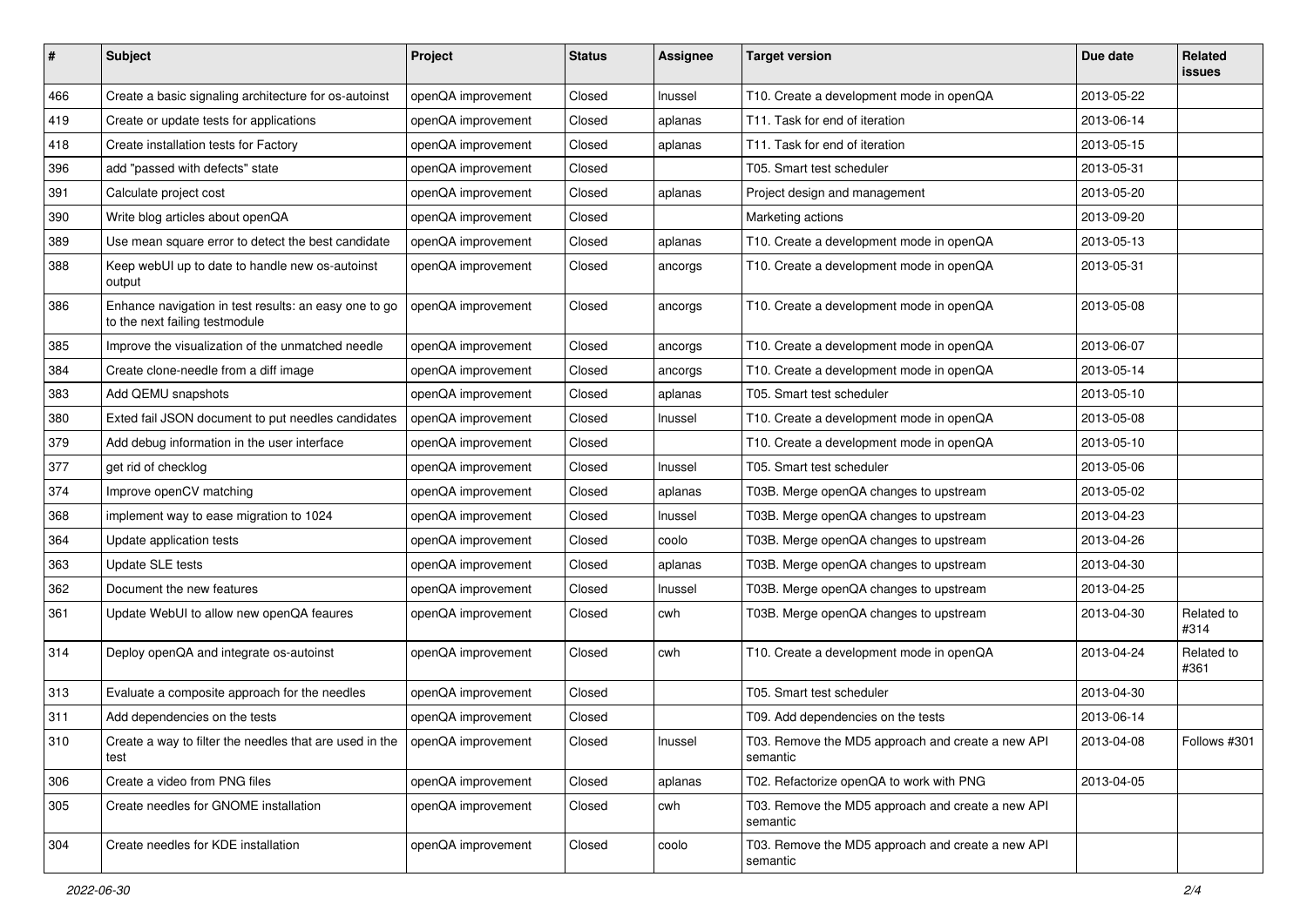| $\#$ | <b>Subject</b>                                                             | Project            | <b>Status</b> | <b>Assignee</b> | <b>Target version</b>                                         | Due date   | <b>Related</b><br><b>issues</b> |
|------|----------------------------------------------------------------------------|--------------------|---------------|-----------------|---------------------------------------------------------------|------------|---------------------------------|
| 303  | Create needles for NET installation                                        | openQA improvement | Closed        | ancorgs         | T03. Remove the MD5 approach and create a new API<br>semantic |            |                                 |
| 302  | Create needles for DVD installation                                        | openQA improvement | Closed        | ancorgs         | T03. Remove the MD5 approach and create a new API<br>semantic |            |                                 |
| 301  | Write needle DB query API                                                  | openQA improvement | Closed        | coolo           | T03. Remove the MD5 approach and create a new API<br>semantic | 2013-04-05 | Precedes<br>#310                |
| 300  | Add checkneedle method to the API                                          | openQA improvement | Closed        | Inussel         | T03. Remove the MD5 approach and create a new API<br>semantic | 2013-04-02 |                                 |
| 299  | Refactor needels to remove the good label for tag                          | openQA improvement | Closed        | coolo           | T03. Remove the MD5 approach and create a new API<br>semantic | 2013-04-04 |                                 |
| 298  | Cretate goandclick API function                                            | openQA improvement | Closed        | Inussel         | T03. Remove the MD5 approach and create a new API<br>semantic | 2013-04-05 |                                 |
| 297  | Test Tesseract as a better OCR                                             | openQA improvement | Closed        | Inussel         | T03. Remove the MD5 approach and create a new API<br>semantic | 2013-04-16 |                                 |
| 296  | Create the report for the task                                             | openQA improvement | Closed        | aplanas         | T01. OpenCV Perl bindings                                     | 2013-04-05 |                                 |
| 295  | Adapt the openCV fuzzy matching                                            | openQA improvement | Closed        | aplanas         | T01. OpenCV Perl bindings                                     | 2013-03-29 |                                 |
| 294  | Replace the basic API that use Perl calls to openCV<br>call in C++         | openQA improvement | Closed        | coolo           | T01. OpenCV Perl bindings                                     | 2013-03-28 |                                 |
| 293  | Replace the SWIG by XS                                                     | openQA improvement | Closed        | coolo           | T01. OpenCV Perl bindings                                     | 2013-03-25 |                                 |
| 286  | add a needle editor                                                        | openQA improvement | Closed        | ancorgs         | T10. Create a development mode in openQA                      | 2013-05-08 |                                 |
| 285  | port qemu backend to qmp                                                   | openQA improvement | Closed        |                 | T05. Smart test scheduler                                     | 2013-05-24 | Blocked by<br>#257              |
| 284  | find out what livecdreboot handles for users-reboot                        | openQA improvement | Closed        | cwh             | T03. Remove the MD5 approach and create a new API<br>semantic | 2013-04-05 |                                 |
| 283  | add function to verify a needle is no longer present                       | openQA improvement | Closed        | coolo           | T03. Remove the MD5 approach and create a new API<br>semantic | 2013-04-14 |                                 |
| 282  | find out what<br>distri/opensuse/inst.d/040_spashscreen.pm is all<br>about | openQA improvement | Closed        | cwh             | T03. Remove the MD5 approach and create a new API<br>semantic | 2013-04-16 |                                 |
| 281  | make license warning clever                                                | openQA improvement | Closed        | coolo           | T03. Remove the MD5 approach and create a new API<br>semantic | 2013-04-15 |                                 |
| 280  | Machine                                                                    | openQA improvement | Closed        | aplanas         | Project design and management                                 | 2013-04-26 |                                 |
| 279  | Describe the microtasks for T1 and T2                                      | openQA improvement | Closed        | aplanas         | Project design and management                                 | 2013-04-03 |                                 |
| 276  | Communication plan                                                         | openQA improvement | Closed        | aplanas         | Project design and management                                 | 2013-04-03 |                                 |
| 275  | Previous documentation in the wiki                                         | openQA improvement | Closed        | aplanas         | Project design and management                                 | 2013-05-13 |                                 |
| 274  | Add git repository to Chili                                                | openQA improvement | Closed        | cwh             | Project design and management                                 | 2013-04-03 |                                 |
| 273  | Add Issue categories to the project tracker                                | openQA improvement | Closed        | aplanas         | Project design and management                                 | 2013-04-03 |                                 |